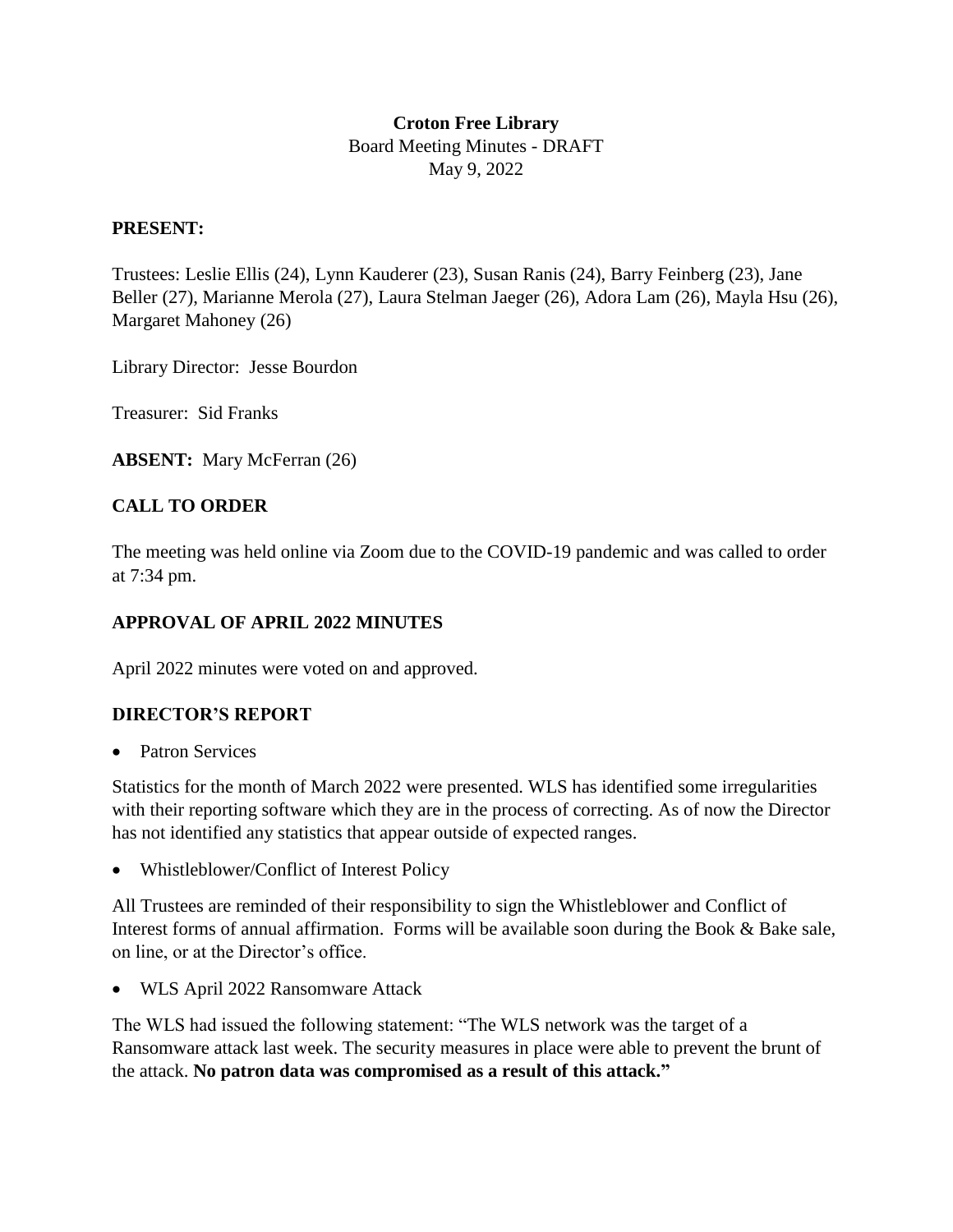• Legal Assistance

The Director has determined that the Library should have a relationship with a lawyer in addition to the ones we have used in the past that have been obtained through the ProBono Partnership which is an excellent resource, but can take a very long time. Municipal Libraries are able to consult with their municipality for assistance but this is not an option for us, as a non-profit Association Library. Several resources were suggested and we will be investigating further.

• New Website

The new website is nearing completion and is on track to go live by our initial goal: May 31. Our weekly meetings are ending and training for those who will have hands-on responsibilities will begin May 12.

New Circulation Clerk Needed

Matthew Mendelson, Circulation Clerk for the past one and half years, has received his MLS and has accepted a full-time position with a university in Florida. We are currently accepting resumes for a new circulation clerk.

## **TREASURER'S REPORT:**

The monthly Check Register for April 2022 was reviewed, voted on, and approved.

The Treasurer explained a new format he created for presenting the Monthly Budget Report in summary form. Since the Finance Committee is now tasked with reviewing and approving the MBR and the monthly Check Register in advance of each meeting of the Board, this new format should be sufficient for final review.

## **COMMITTEE REPORTS:**

Finance Committee:

The committee reviewed and approved the monthly Check Register for April 2022.

The committee reviewed the MBR. To date we have not received the second half of the \$4622 grant we receive annually from the Town of Cortlandt, but it is anticipated that it will arrive before the end of the fiscal year. Even if the funds do not arrive by then, we project that our total income will be approximately \$961,000 which is above our budgeted income of \$925,000. Our actual expenses are projected to be approximately \$793,000 which is above our budgeted expenses of \$787,000. All of this reflects a healthy financial position for the Library and excellent leadership from the Director and Treasurer.

The committee also reviewed the Cash Flow, Balance Sheet, and Profit and Loss Reports. We are grateful to Sid Franks, who is leaving his position as Treasurer, for training and advising us in our new responsibilities.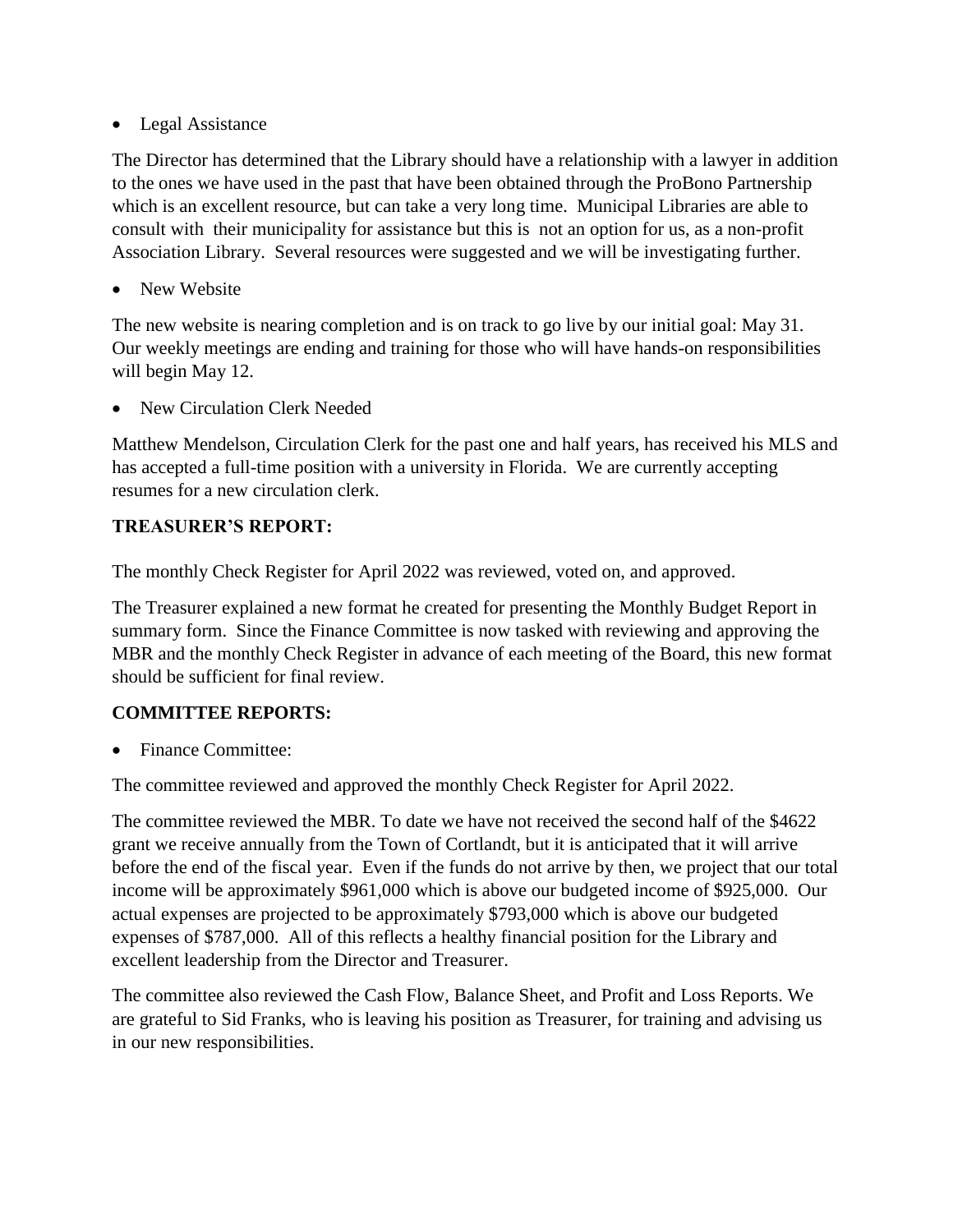• Buildings and Grounds

On May 4 the Board met via Zoom with Paul Mays from the firm of Butler Rowland Mays Architects. He presented his initial report detailing his firm's suggestions on how the building could be modified to better serve the needs of our patrons and the community. The presentation was well received. It was determined that the Director should also reach out to Lothrop Associates, a firm who had earlier presented us with a description of possible redesigning services, to see if they could provide us with a similar report containing their ideas.

Croton Reads

The Committee is looking forward to next year's Croton Reads and has already begun reviewing possible books.

Long-Range Planning

The Long-Range Planning committee is working to create procedures for the review and revision of our many policies. We are also making plans for the Blue Sky Meeting.

Safety Committee

Our "Masked Mondays" program has been successful and received compliments from the public. We will not be changing any of our policies as of now, but are constantly monitoring the pandemic situation.

Fundraising Committee

We are in the final stages of planning for the Spring Book & Bake sale on May 21st and 22<sup>nd</sup>. Volunteer slots are still open for the Friday morning setup (11:00–2:00), baked goods, and Sunday cleanup as well as help at the check-out desk on Saturday from 10:00-1:30. Pizzeria Baci will be providing food on the lawn as before, cash only.

Publicity Committee

The Publicity Committee is continuing to work with the Fundraising Committee for the Book  $\&$ Bake sale and planning is underway for the upcoming Summerfest. In the future we may decide to reexamine the Committee's responsibilities as they often overlap with publicity more appropriately generated by Library staff.

## **OLD BUSINESS**

There was no old business.

#### **NEW BUSINESS**

• Blue Sky Meeting 2022

It was decided that the Blue Sky Meeting will be held on June 21 from 6:30-8:30. More information to follow.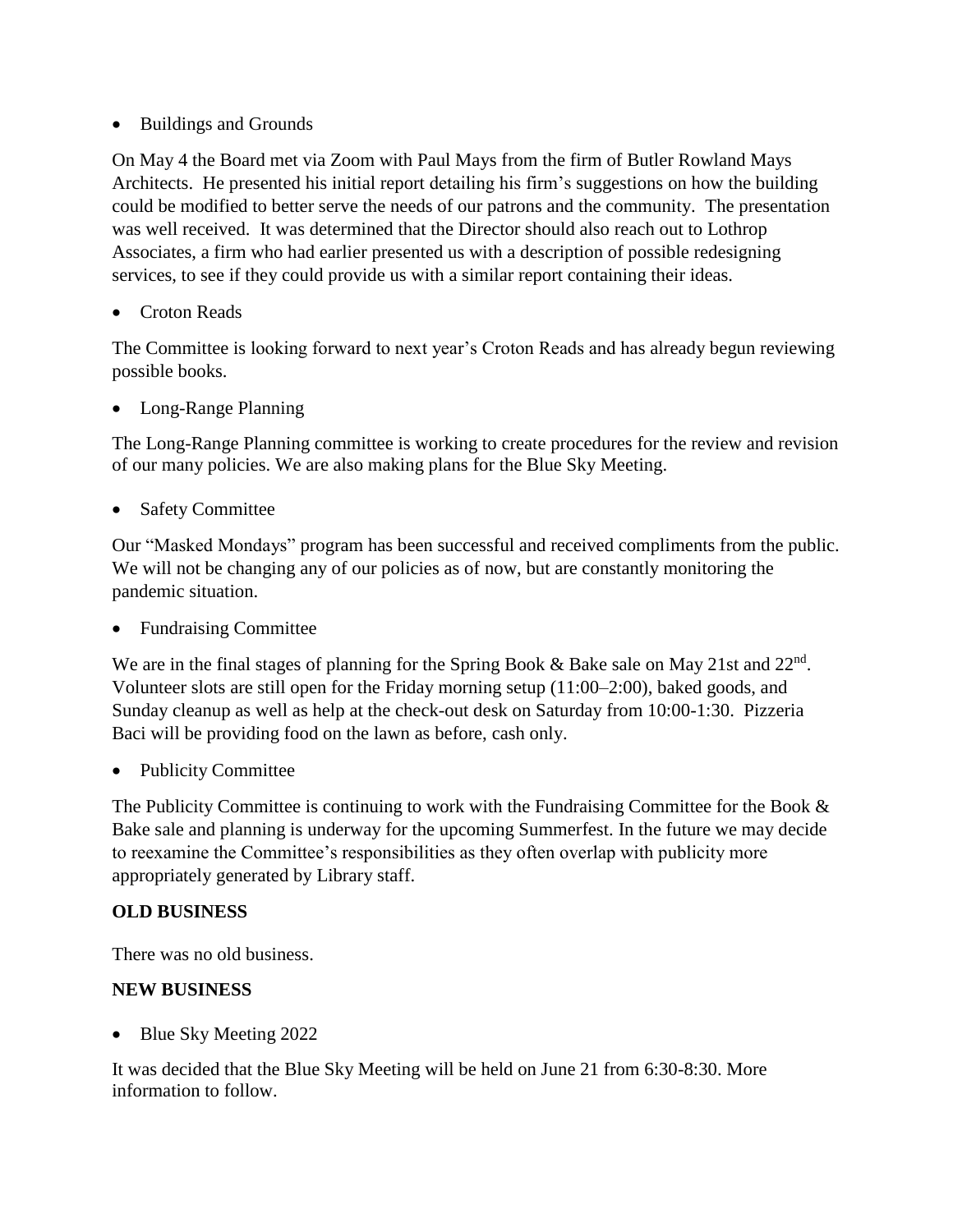• Committee Assignments 2022

Committee assignments for 2022-2023 were set up as follows: (\* indicates Chairperson)

**Finance** 

- Barry\*
- Sid
- Lynn
- Susan
- Leslie
- Jesse

#### Buildings and Grounds

- Adora\*
- Marianne
- Margaret
- Barry
- Jane
- Susan
- Meredith (Hertlein)
- Leslie
- Jesse

Art

- Mary\*
- Margaret\*
- Lynn
- Adora
- Barry
- Leslie
- Jesse

#### Croton Reads

- Jane\*
- Margaret
- Laura
- Marianne
- Barry
- Leslie
- Jesse

Long Range Planning

- Marianne\*
- Lynn
- Laura
- Mayla
- Susan